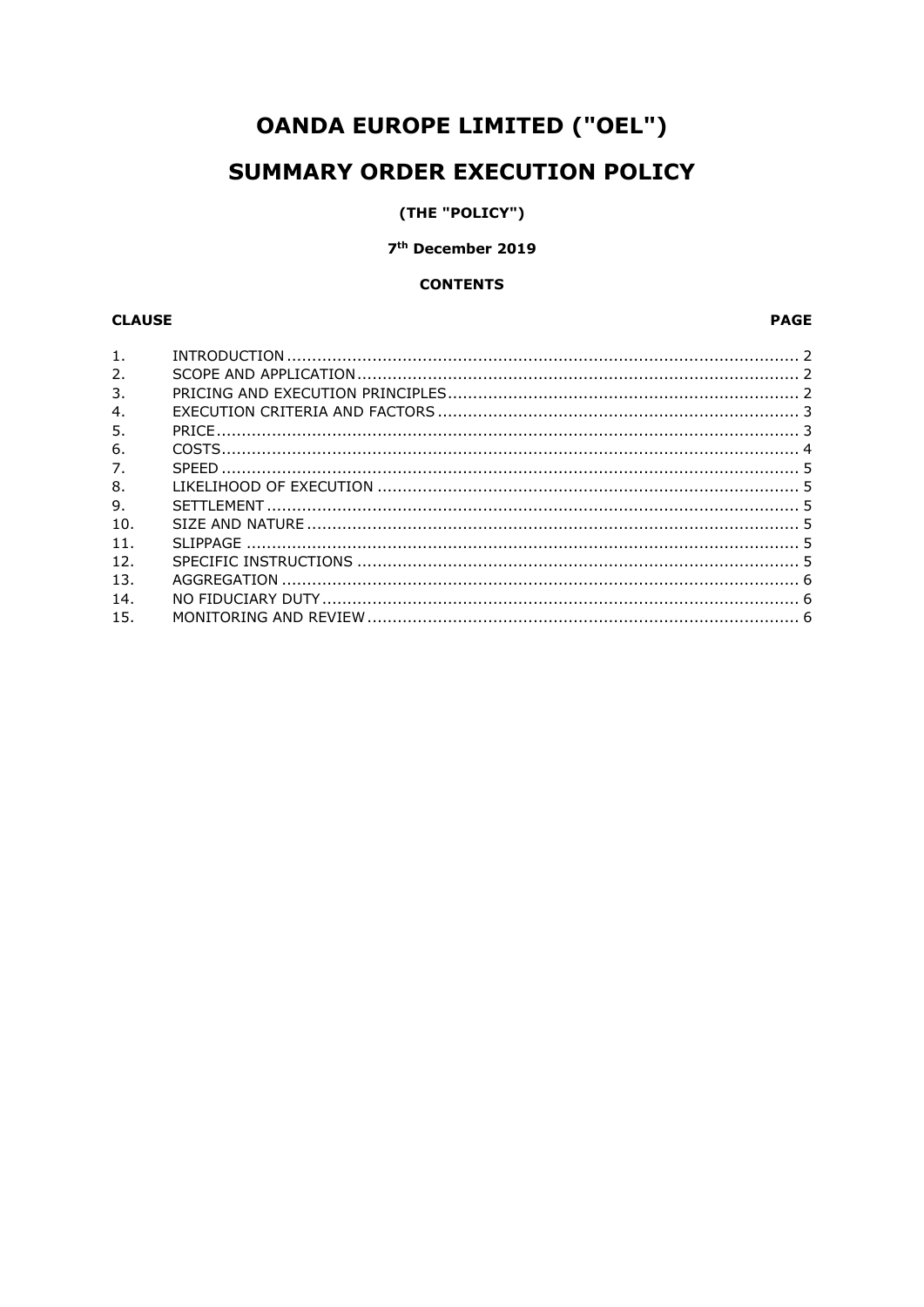### 1. **INTRODUCTION**

- 1.1 This Policy sets out the way in which we will trade with you and how we price financial instruments.
- 1.2 The types of instruments available on our platform may change from time to time but the main products we offer are contracts for difference (**"CFDs"**) where the underlying investments are FX pairs and futures contracts referable to are, indices, metals, other commodities or bonds (the **"Underlying Investment"**). The FX pairs, indices, metals, other commodities or bonds are the **"Underlying Asset"**.
- 1.3 A CFD allows you to obtain an indirect exposure to an underlying asset such as FX pairs, indices, metals, other commodities and bonds. This means you will never own the Underlying Investment/Underlying Assets, but you will make gains or incur losses as a result of price movements in the underlying investment/asset to which you have an indirect exposure. Your return will depend on movements in the price of the underlying investment and the size of your Trades.
- 1.4 It is important for you to note that trading with us is not the same as trading on an exchange. When you Trade with us, we are the trading venue and accordingly we determine the prices.
- 1.5 All prices offered by OEL are determined on the basis of prices provided to it by a number of external third party market participants. All Trades are executed by OEL using the fxTrade trading platform or any other trading platform offered by OEL (such as MT4).
- 1.6 When we enter into Trades with you, we have a duty to provide you with "best execution". This means that we will take all sufficient steps to obtain the best possible result for you based on the execution factors identified below.
- 1.7 This Policy sets out our best execution standards and obligations and explains how we seek to comply with our best execution obligations in accordance with the Markets in Financial Markets Directive II (**"MiFID II"**), and the corresponding Financial Conduct Authority (**"FCA"**) rules under the Conduct of Business Rule 11.2A and 11.3 of the FCA Handbook as well as other applicable regulatory requirements.
- 1.8 This Policy forms part of our terms of business. Therefore, by agreeing to the terms of our Retail Client Terms of Business, you are also providing your consent to the terms of our Order Execution Policy, as summarized in this document.

# 2. **SCOPE AND APPLICATION**

- 2.1 The Policy is applicable to all of our retail and professional clients. OEL applies this Policy upon acceptance of Trades and Orders to obtain the best possible result for you. We will act as principal and not as your agent when executing your Trades, we therefore act as the sole execution venue for those Trades.
- 2.2 This means you will be dealing directly with us and not with the wider market.
- 2.3 We cannot guarantee, when executing a transaction, that our price will always be better than one which might have been available elsewhere.

# 3. **PRICING AND EXECUTION PRINCIPLES**

- 3.1 The OEL price you see when you place orders to Trade with us is guided by the following general principles:
	- (a) Pricing should reflect the underlying investment to which the Trade/Order will ultimately relate. Inaccurate pricing is disadvantageous to OEL as it increases the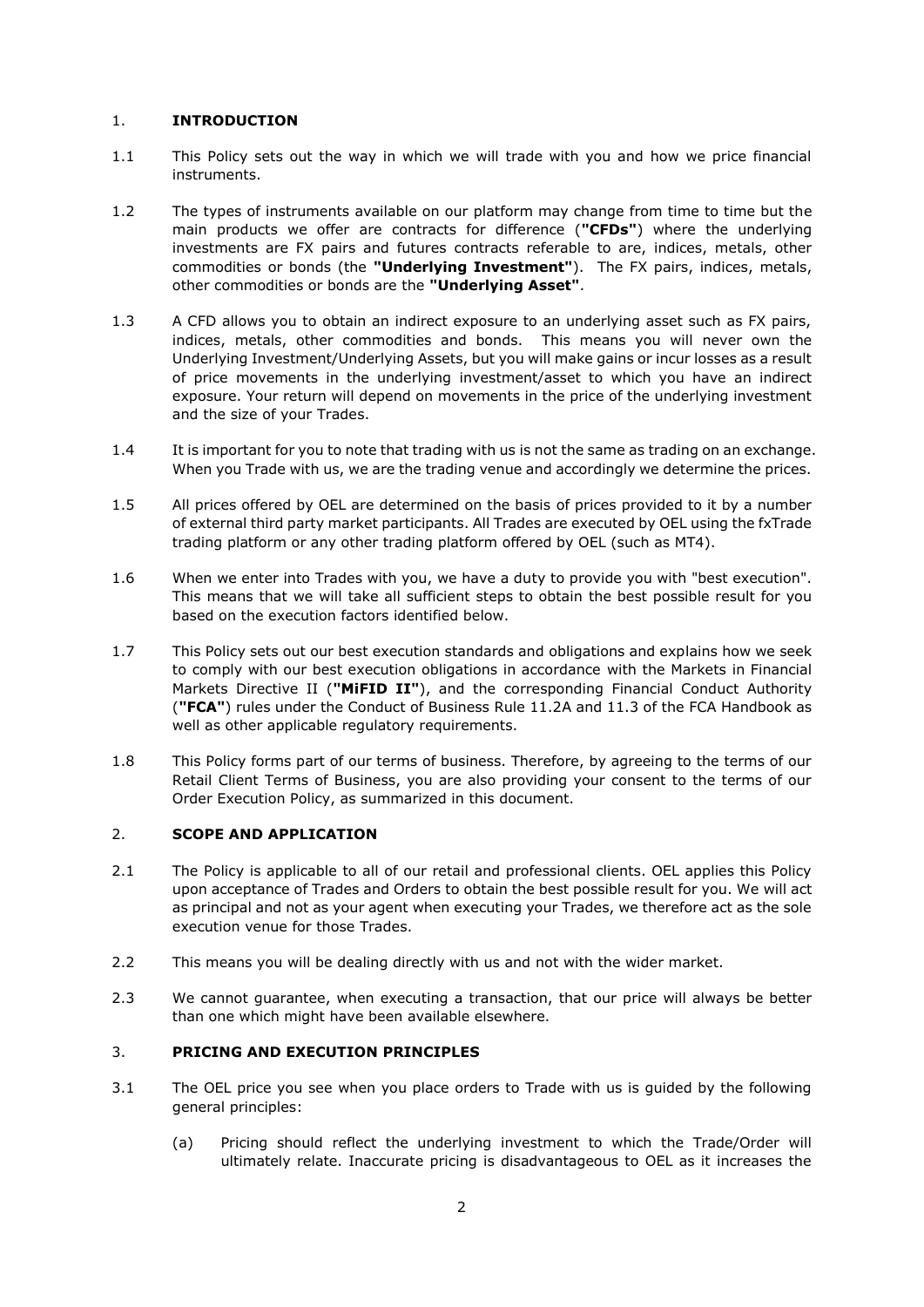possibility of Arbitrage. We therefore pay regard to the market price of the underlying investment to which your Trade relates.

- (b) The prices we show are two way prices, an ask price (the price at which you buy from us) and a bid price (the price at which you sell to us), allowing you to enter into a long trade or a short trade on our offered products.
- (c) No Trades are rejected, provided you have sufficient margin in your account, and provided that the trade falls within certain requirements set when the Trade request is submitted by you.
- (d) There are no price re-quotes.
- (e) Prices shown will relate to the size of the order and underlying market depth. The way in which market depth is displayed may differ if you are using a third party platform (such as MT4). This may be detailed in related MT4/3rd Party Software Agreement(s).
- 3.2 Client Orders are executed at the best available price for the notional size requested that is valid on our price server at time of execution. This may not be the same as the price you see on our trading platform, depending on the speed of your internet connection, for example. To protect yourself from unexpected, rapid price movements, on the fxTrade trading platform you may specify bounds with market and entry Orders so that such Orders will only execute if the price lies within your specified bounds.

## 4. **EXECUTION CRITERIA AND FACTORS**

- 4.1 When executing your Orders, OEL will take all sufficient steps to obtain the best possible result for you by taking into account a number of factors which we believe are relevant. For retail clients, the best possible result must be determined primarily by reference to the total price (including costs and expenses) incurred by you.
- 4.2 As well as price, we also need to consider a range of other factors, such as speed, likelihood of execution and settlement and the size and nature of the Order and the Underlying Investment. We will also consider the characteristics of the client, including whether classified as a professional, and any market impact. In determining the relative importance of each of these factors, we will use our discretion, by reference to our commercial experience and the relevant market conditions, to assess the criteria and provide you with the best results. In making these decisions, we will consider the need for timely execution, availability of price improvement, liquidity of the underlying market/asset and the size of your Order and its potential impact on total price payable by you.
- 4.3 Accordingly, in certain limited circumstances we may decide that the speed and likelihood of execution and settlement may, for example, take precedence over price if our doing so would deliver you with the best possible result in accordance with our best execution obligations.
- 4.4 We have determined that the order of importance of the execution factors is the same across all of our products and markets.

### **EXECUTION FACTORS**

#### 5. **PRICE**

5.1 We obtain prices from companies within the OANDA group who in turn obtain their prices from a number of external third party market participants in respect of the underlying market/asset/reference products. The prices shown to you are based on an average of the pricing, excluding outliers, available from those third parties. This average is our objective view of the bids and offers available to arms' length market participants in respect of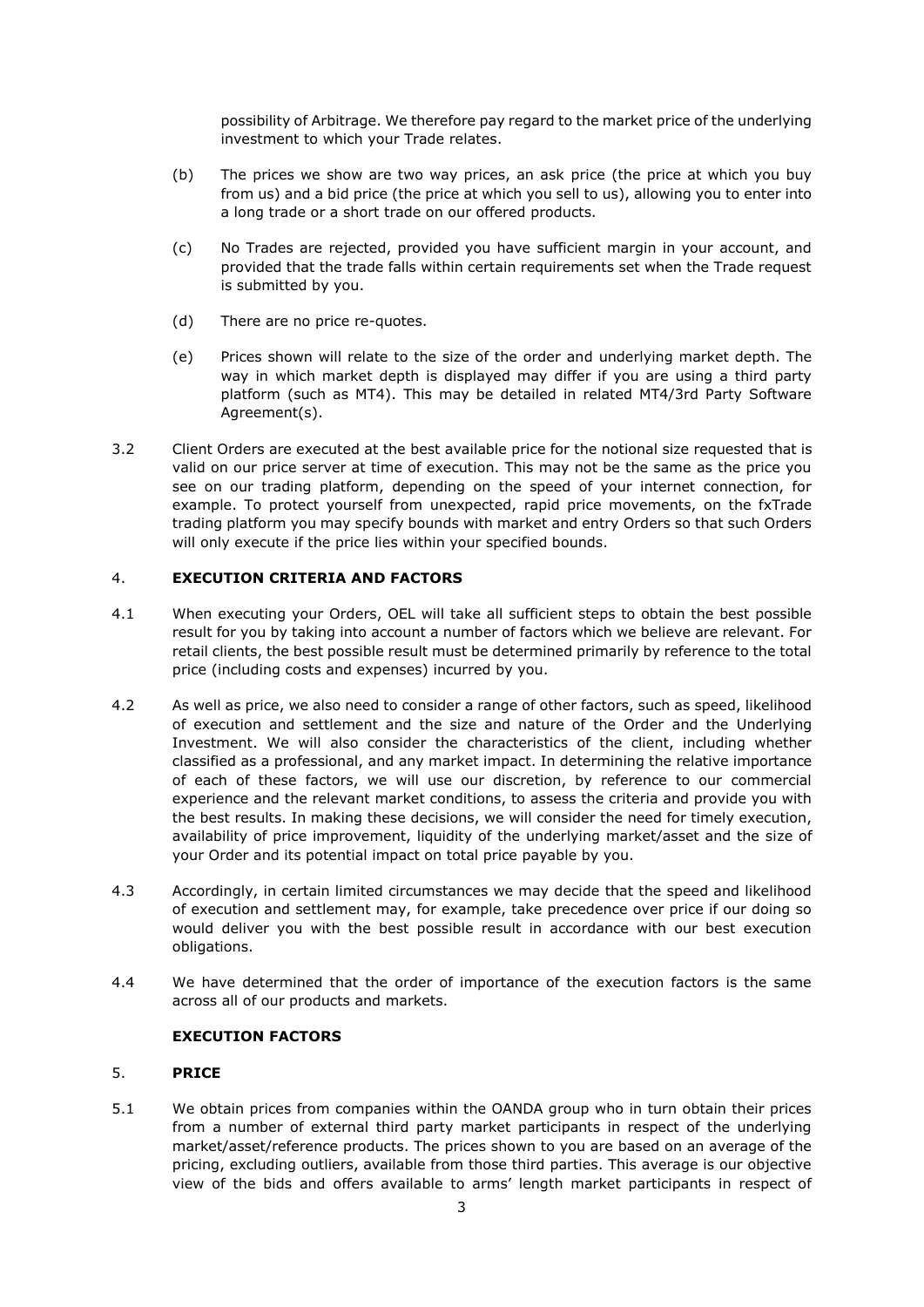transactions of a normal market size, and is the main way in which we will ensure that you obtain best execution. OEL bid and offer prices may differ from those of third parties as a result of our adding our own spread, liquidity in external markets, differences between the underlying market/asset/reference products and our own tradable product, variations between spot prices and futures prices in respect of those underlying assets/markets/reference products and other relevant factors.

- 5.2 OEL seeks to provide bid and offer prices that are reasonably related to current market prices and conditions, in respect of the underlying market/security/asset and reflecting underlying market liquidity. Spreads may widen to reflect underlying market liquidity for larger notional size Orders. All Market Orders will be executed at the best available price for the notional size requested.
- 5.3 Prices of our **CFDs** [except FX Pairs and Metals (excluding Copper)] are calculated by reference to a combination of the relevant futures prices and for indices the "cash" or spot price and for bonds and commodities (including Copper) the next futures contract, in respect of the underlying asset/market/reference product (e.g. indices, commodities, bonds).
- 5.4 In relation to CFDs where the underlying investments are futures contracts in respect of commodities and bonds, we calculate the difference between the relevant, next to expire ("near") futures contract price and the following next to expire ("far") futures contract price to determine a relevant fair value discount percentage. This discount percentage rate is then used to discount/fair value the relevant next to expire futures contract price to the present date.
- 5.5 In relation to **FX Pairs and Metals (excluding Copper)**, pricing is also based on prices obtained from a number of third party market participants for the relevant instruments.
- 5.6 Adjustments are made such as adding our own spread, adjusting for liquidity in external markets, currency exchange rate differentials and other relevant factors. Adjustments may also be made to certain **Index CFDs** to reflect market movement following the payment of dividends and other anticipated corporate actions.
- 5.7 The price quoted may also differ from the execution price due to various factors which may include movements in the underlying markets/investments/assets between the time you place your Trade and the time your instruction is received and executed by us; and underlying market liquidity for larger notional size Orders.
- 5.8 In relation to certain **financial instruments**, at the time at which you give us an Order there may be no functioning or open market or exchange on which the underlying market or asset reference product is traded. In such cases, we set out to determine a fair underlying two-way price based on a number of factors such as price movements on associated markets, other market influences and client trading flow.
- 5.9 While we act as principal in respect of your Orders, OANDA group companies will look to the execution venues available to them for the pricing, hedging and execution of your FX Pairs and CFD Orders and Trades. They may seek to manage their risk as market maker and may choose to hedge in respect of part or all of your FX Pair and CFD Orders and Trades in the underlying market/asset/reference product. Accordingly, this may impact the price of your Trades.

# 6. **COSTS**

- 6.1 We offer a spread pricing model. Details in relation to our spreads are found on our website.
- 6.2 Financing costs, which may be financing credits or charges, are based on the duration of your Trades. Full details in relation to financing costs are found on our website.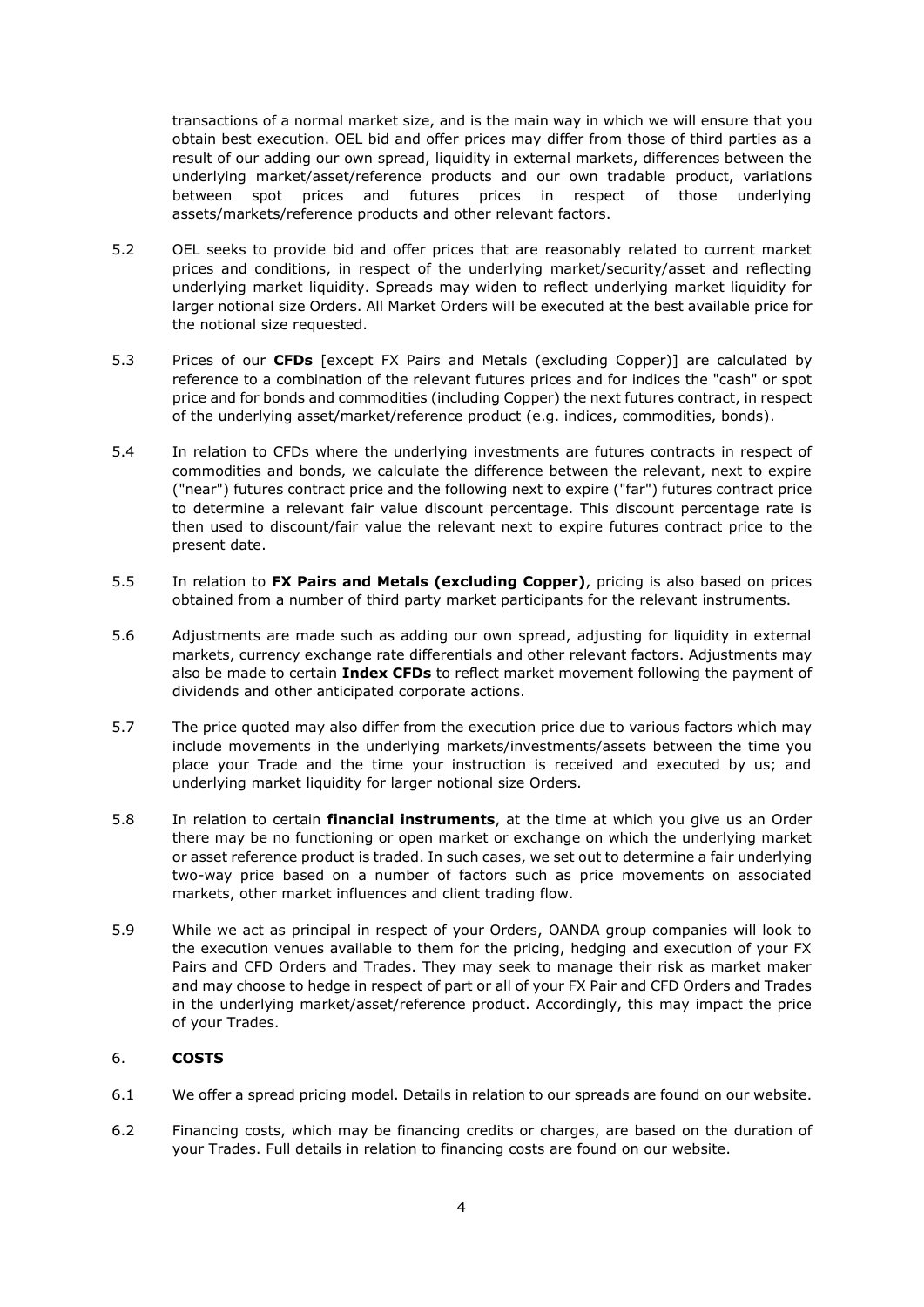6.3 If any commissions, charges or fees are payable, they will be clearly disclosed to you via disclosures, your transaction history report and the trading platform.

# 7. **SPEED**

7.1 The speed of your internet connection, the performance of mobile apps and platforms such as MT4, as well as market volatility, may have an impact on prices in the time between you placing a Trade request and the time at which the request is received by our price server.

### 8. **LIKELIHOOD OF EXECUTION**

8.1 All Trades, Orders and margin closeouts are executed on an automated basis.

# **THE TRADING PLATFORMS WILL REJECT TRADE REQUESTS IF YOU HAVE INSUFFICIENT MARGIN AVAILABLE.**

#### 9. **SETTLEMENT**

- 9.1 When you close a Trade with us, the transaction effectively settles immediately using the bid/ask price available (as applicable) on the trading platform at the time of execution (which may differ from the bid/ask price shown to you at the time you decided to execute), and will be the best available price for the notional size of the Trade.
- 9.2 The resulting realised profit or loss is then converted to your account currency, again using OEL's current rates.

#### 10. **SIZE AND NATURE**

- 10.1 We do not take into consideration the size of your Order or Trade for acceptance, scheduling or prioritization of execution.
- 10.2 However, if the requested transaction is larger than the limit that OEL has established for the underlying market, you will not be able to submit the Trade request.

#### **TRADE INTEGRITY**

#### 11. **SLIPPAGE**

- 11.1 All Orders are executed at the best prevailing price(s) for the notional size requested at the time the Order is received by our price server.
- 11.2 We do not re-quote prices, nor does our pricing system have detrimental asymmetrical slippage parameters. It is designed to ensure that any slippage is based on real market conditions only.
- 11.3 The fxTrade trading platform allows you to set bounds with market or entry Orders, to control the extent of detrimental slippage (beneficial slippage is limitless with no ability to set any bounds). If the price falls outside of such bounds when the Order is received at our price server, we will not execute the Order.

#### 12. **SPECIFIC INSTRUCTIONS**

- 12.1 If you give us specific instructions, including specifying the opening or closing price of a CFD transactions (for example, "entry Orders"), OEL will execute that Order in accordance with your instructions, provided the requested price is available.
- 12.2 This will be deemed to be best execution, superseding all other aspects of this policy.